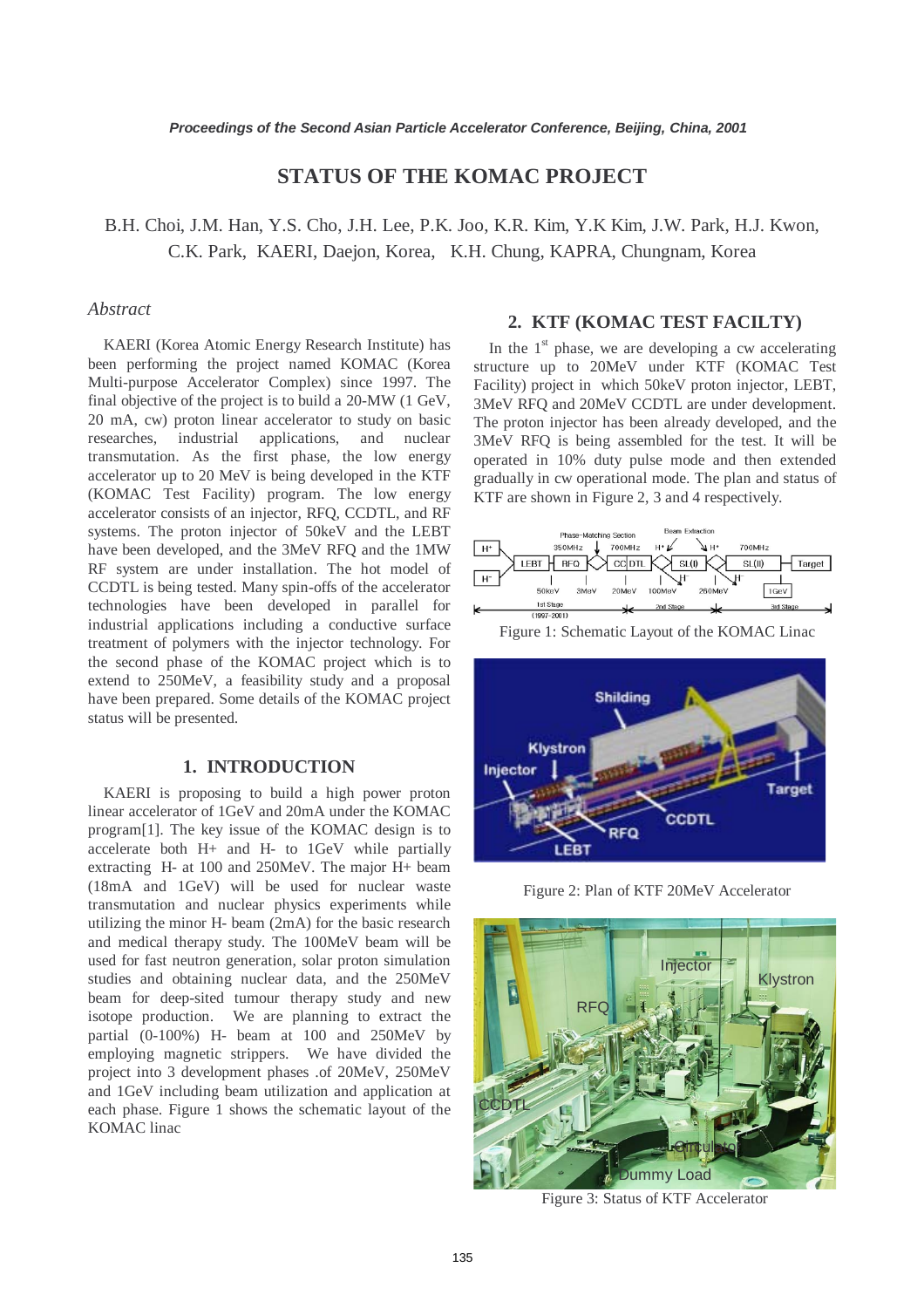

Figure 4: Utility Plan and Utility Buildings

## *2.1 The Proton Injector [2] and LEBT*

In order to deliver 20 mA proton beam at the final stage, KOMAC requires the ion source with the proton beam current of 30 mA at the extraction voltage of 50 kV. Normalized rms emittance of the beam mrad is also needed less than 0.3  $\pi$  mm for good admittance into RFQ.

The proton injector with a duoplasmatron ion source can provide a beam of 50 mA, 50 kV with 150 V, 10 A arc power. The extracted beam has a normalized emittance of 0.2  $\pi$  mm mrad at 90 % beam current and proton fraction of over 80 %. The beam can be extracted without any fluctuation in beam current for 4 hours. The cathode lifetime is about 40hr.

Low-energy beam transport (LEBT) consists of two solenoids, two steering magnets, diagnostic and beam control system to transports and matches the H<sup>+</sup>, 20mA beam from the ion source into the RFQ. The key element of the LEBT design is to minimise beam loss. Two solenoid magnets are 20.7cm-long, 16cm inner diameter, are surrounded by a low carbon steel and provide dc fields of about 0.5T on their axis

## *2.2 RFQ [3]*

The KTF's RFQ has been designed and fabricated. Design tools of the 3MeV RFQ are PARMTEQM and QLASSI for the beam dynamics, ANSYS for the thermal and stress analysis, SUPERFISH and MAFIA for the cavity design.

|  |  |  | Table 1: Design Summary of the RFQ |  |  |  |
|--|--|--|------------------------------------|--|--|--|
|--|--|--|------------------------------------|--|--|--|

|  |  |  | - Structure : 350MHz, 4-Vanes |  |  |
|--|--|--|-------------------------------|--|--|
|--|--|--|-------------------------------|--|--|

- Length : 324cm
- Input/Output Energy : 50kV/3MeV
- Input/Output Current : 21/20 mA
- Transmission : 95%
- Total Structure Power : 350kW
- Surface E : 1.8 Kilpatrick

In the KTF RFQ, an average RF power is 417kW, which is supplied by one klystron of 1MW CW. The output of the klystron is divided to supply two RF ports of 210kW each.

The RFQ is a four-vanes type and consists of 56 tuners, 16 vacuum ports, 1 coupling plate, 4 RF drive ports, 96 cooling passages, and 16 stabiliser rods as shown in Fig.5. The RFQ cavity made of OFH-Copper consists of 4 sections of 81 cm long. It was machined and brazed in a vacuum furnace. The vacuum of the cavity was tested. Its pressure reached to  $2.1 \times 10^{-8}$  Torr. The electrical test results for the RFQ cavity equipped with a coupling plate and stabilizer rods show that the operation mode frequency is 349.4 MHz without tuning and 350.0 MHz with tuning [4].

The KTF RFQ will dissipate RF power of 417kW in average which includes the beam and wall loading. The RFQ RF source consists of a LLRF system [5] and a klystron amplifier of 350MHz, 1MW cw delivered by THOMSON-CSF Ltd. The RF power is transmitted to the RFQ cavity through the WR2300 waveguide, a RF window and an input coupler [6]. The third section in the RFQ cavity has two RF feeds. Two types of the input RF couplers, a coaxial-type and an iris-type, were studied and fabricated. The measured VSWR for the coaxial coupler is 1.02:1. We are constructing the RF system and its power system. A low duty test of the RFQ is planned in early next year.



Figure 5: 3MeV RFQ

#### *2.3 CCDTL [7]*

The KTF's CCDTL will accelerate the 3MeV 20mA proton beam to the energy of 20MeV. The duty factor of operation for the  $1<sup>st</sup>$  stage is 10% and is increased gradually to 100%.

| Table 2: Design Summary of the CCDTL cavity |  |
|---------------------------------------------|--|
|                                             |  |

- Structure : 700MHz , CCDTL
- Length : 25m
- Aperture Diameter : 10/15mm
- No of EMG : 130 (8 βλ FODO)
- Total Structure Power : 1.15MW
- Structure Power per length : 50kW/m avg.
- Surface E : <0.9 Kilpatrick

Its cold models are fabricated to check the design, the coupling coefficients, the tuning and the fabrication methods. The measured resonant frequency is 700.8 MHz without air and humidity compensation. The